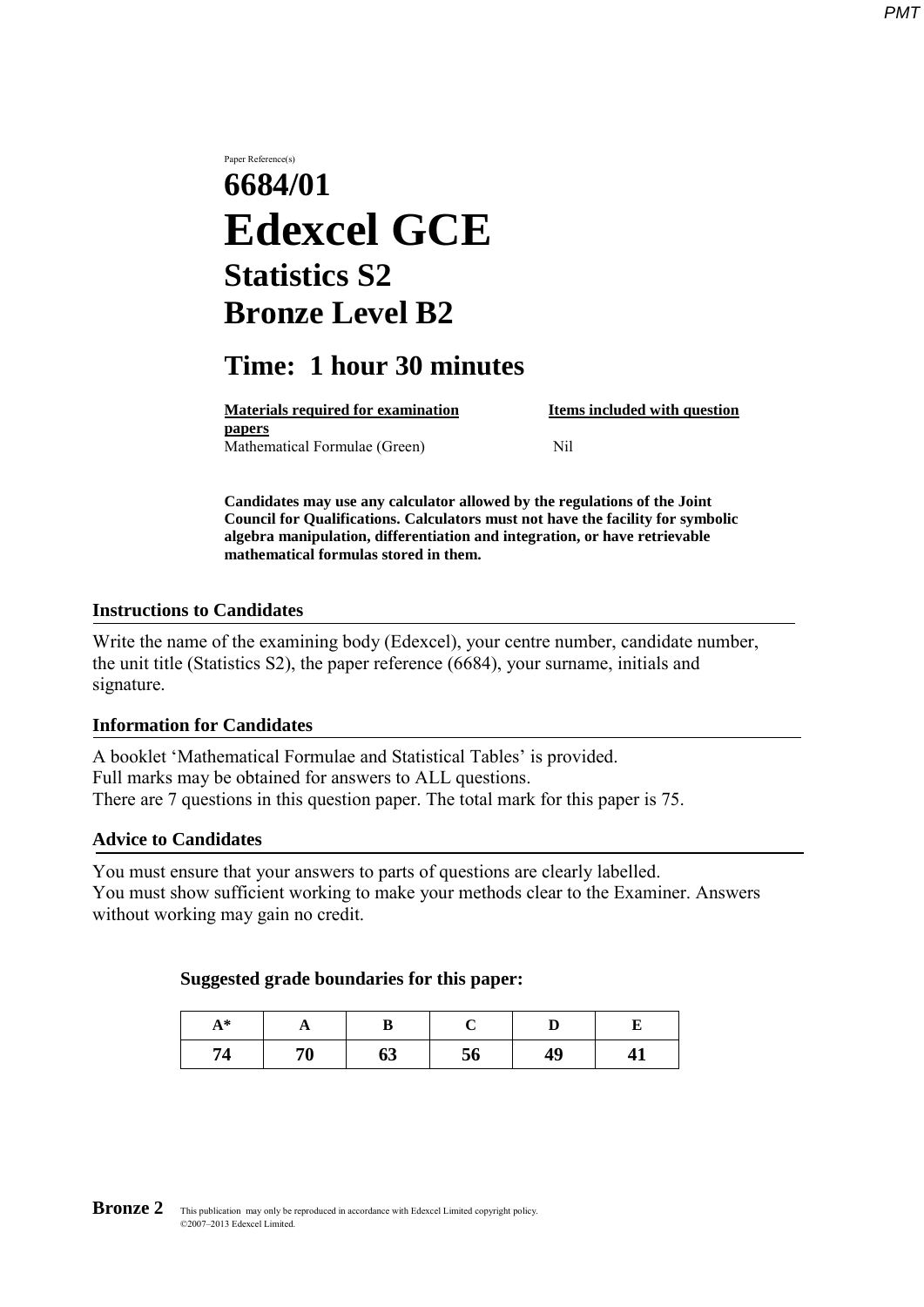| approximation to the binomial distribution.             | (a) Write down the conditions under which the Poisson distribution can be used as an                |
|---------------------------------------------------------|-----------------------------------------------------------------------------------------------------|
|                                                         | (2)                                                                                                 |
| On a randomly selected day Peter delivers 1000 letters. | The probability of any one letter being delivered to the wrong house is 0.01.                       |
| the wrong house.                                        | (b) Using a Poisson approximation, find the probability that Peter delivers at least 4 letters to   |
| Give your answer to 4 decimal places.                   |                                                                                                     |
|                                                         | (3)                                                                                                 |
|                                                         | The number of defects per metre in a roll of cloth has a Poisson distribution with mean 0.25.       |
| Find the probability that                               |                                                                                                     |
| (a) a randomly chosen metre of cloth has 1 defect,      |                                                                                                     |
|                                                         | (2)                                                                                                 |
|                                                         | (b) the total number of defects in a randomly chosen 6 metre length of cloth is more than 2.<br>(3) |
| A tailor buys 300 metres of cloth.                      |                                                                                                     |
| than 90 defects.                                        | $(c)$ Using a suitable approximation find the probability that the tailor's cloth will contain less |
|                                                         | (5)                                                                                                 |
| A random variable X has the distribution $B(12, p)$ .   |                                                                                                     |
| (a) Given that $p = 0.25$ , find                        |                                                                                                     |
| (i) $P(X \le 5)$ ,                                      |                                                                                                     |
| (ii) $P(X \ge 7)$ .                                     |                                                                                                     |
|                                                         | (3)                                                                                                 |
| (b)                                                     | Given that $P(X=0) = 0.05$ , find the value of p to 3 decimal places.<br>(3)                        |
|                                                         | (c) Given that the variance of X is 1.92, find the possible values of p.                            |
|                                                         | (4)                                                                                                 |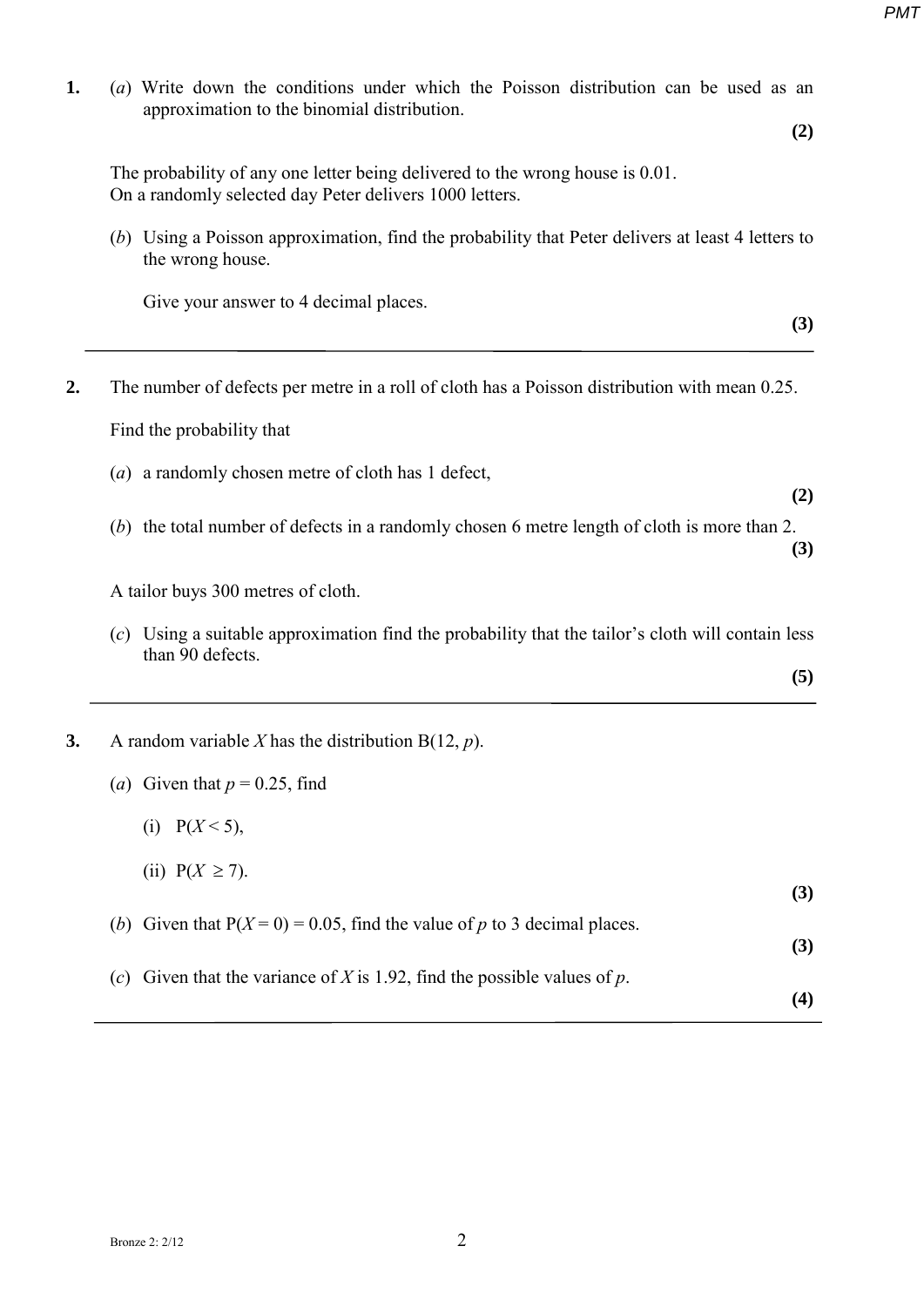- **4.** The number of houses sold by an estate agent follows a Poisson distribution, with a mean of 2 per week.
	- (*a*) Find the probability that in the next four weeks the estate agent sells
		- (i) exactly 3 houses,
		- (ii) more than 5 houses.

The estate agent monitors sales in periods of 4 weeks.

(*b*) Find the probability that in the next twelve of those 4 week periods there are exactly nine periods in which more than 5 houses are sold.

The estate agent will receive a bonus if he sells more than 25 houses in the next 10 weeks.

- (*c*) Use a suitable approximation to estimate the probability that the estate agent receives a bonus.
- **5.** An administrator makes errors in her typing randomly at a rate of 3 errors every 1000 words.
	- (*a*) In a document of 2000 words find the probability that the administrator makes 4 or more errors.

The administrator is given an 8000 word report to type and she is told that the report will only be accepted if there are 20 or fewer errors.

(*b*) Use a suitable approximation to calculate the probability that the report is accepted.

**(7)**

**(5)**

**(3)**

**(6)** 

**(3)**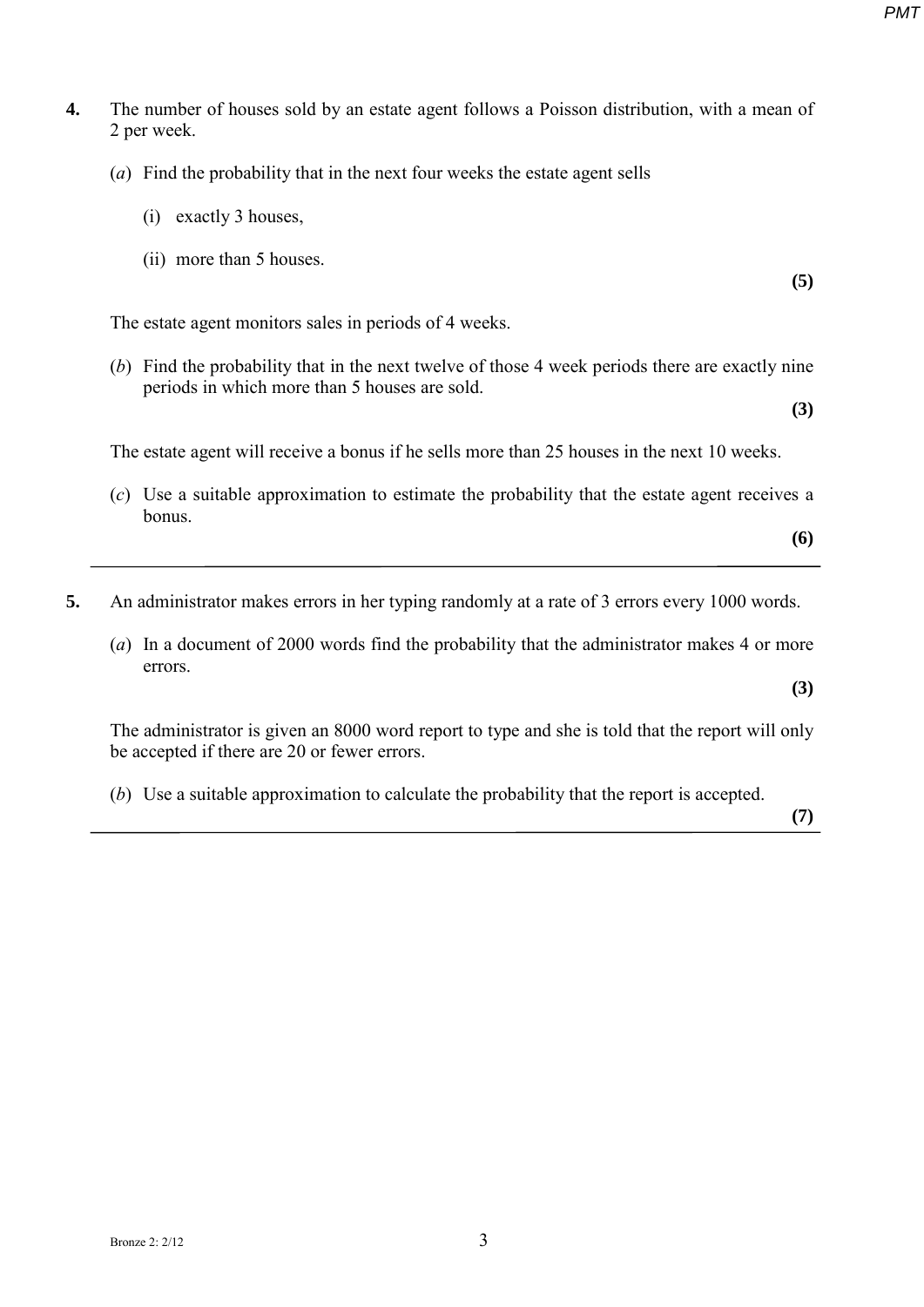- **6.** A call centre agent handles telephone calls at a rate of 18 per hour.
	- (*a*) Give two reasons to support the use of a Poisson distribution as a suitable model for the number of calls per hour handled by the agent.

**(2)**

- (*b*) Find the probability that in any randomly selected 15 minute interval the agent handles
	- (i) exactly 5 calls,
	- (ii) more than 8 calls.

The agent received some training to increase the number of calls handled per hour. During a randomly selected 30 minute interval after the training the agent handles 14 calls.

(*c*) Test, at the 5% level of significance, whether or not there is evidence to support the suggestion that the rate at which the agent handles calls has increased. State your hypotheses clearly.

**(6) \_\_\_\_\_\_\_\_\_\_\_\_\_\_\_\_\_\_\_\_\_\_\_\_\_\_\_\_\_\_\_\_\_\_\_\_\_\_\_\_\_\_\_\_\_\_\_\_\_\_\_\_\_\_\_\_\_\_\_\_\_\_\_\_\_\_\_\_\_\_\_\_\_\_\_\_\_\_\_\_** 

**7.** The queuing time in minutes, *X*, of a customer at a post office is modelled by the probability density function

$$
f(x) = \begin{cases} kx(81 - x^2) & 0 \le x \le 9 \\ 0 & \text{otherwise} \end{cases}
$$

(a) Show that 
$$
k = \frac{4}{6561}
$$
.

Using integration, find

- (*b*) the mean queuing time of a customer,
- (*c*) the probability that a customer will queue for more than 5 minutes.

**(3)**

**(4)**

**(3)**

Three independent customers shop at the post office.

(*d*) Find the probability that at least 2 of the customers queue for more than 5 minutes.

**\_\_\_\_\_\_\_\_\_\_\_\_\_\_\_\_\_\_\_\_\_\_\_\_\_\_\_\_\_\_\_\_\_\_\_\_\_\_\_\_\_\_\_\_\_\_\_\_\_\_\_\_\_\_\_\_\_\_\_\_\_\_\_\_\_\_\_\_\_\_\_\_\_\_\_\_\_\_\_\_** 

**(3)**

#### **TOTAL FOR PAPER: 75 MARKS**

**END**

**(5)**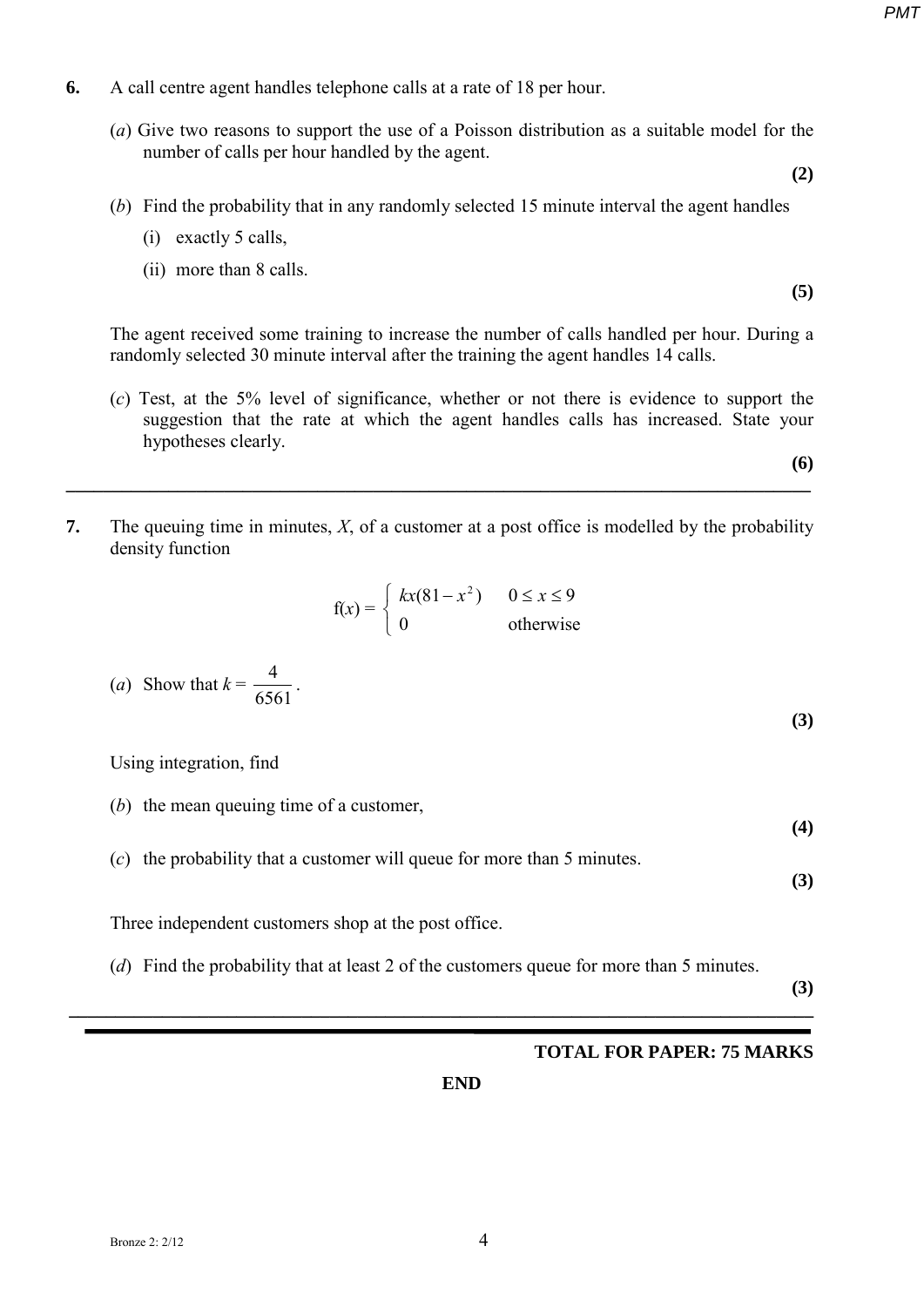| <b>Question</b><br><b>Number</b> | <b>Scheme</b>                                                                     | <b>Marks</b>   |
|----------------------------------|-----------------------------------------------------------------------------------|----------------|
| 1(a)                             | $n$ large                                                                         | B1             |
|                                  | $p$ small                                                                         | B1             |
|                                  |                                                                                   | (2)            |
| (b)                              | Let $X$ be the random variable the number of letters delivered to the wrong house |                |
|                                  | $X\text{-}B(1000,0.01)$                                                           |                |
|                                  | Po(10)                                                                            | B1             |
|                                  | $P(X \ge 4) = 1 - P(X \le 3)$                                                     | M1             |
|                                  | $= 1 - 0.0103$                                                                    |                |
|                                  | $= 0.9897$                                                                        | A1             |
|                                  |                                                                                   | (3)            |
|                                  |                                                                                   | Total 5        |
| 2(a)                             | $P(X=1) = 0.25e^{-0.25} = 0.1947$<br>awrt 0.195                                   | M1A1           |
|                                  |                                                                                   | (2)            |
| 2(b)                             | $X^{\sim}$ Po(1.5)<br>$P(X > 2) = 1 - P(X \le 2)$                                 | B1<br>M1       |
|                                  | $= 1 - 0.8088$                                                                    |                |
|                                  | $= 0.1912$<br>awrt 0.191                                                          | A1             |
| 2(c)                             | $[\lambda = 300 \times 0.25 = 75]$                                                | (3)            |
|                                  | $X^*$ N(75,75)                                                                    | <b>B1 B1</b>   |
|                                  | $P(X < 90) = P(X \leq (89.5 - 75)/\sqrt{75})$                                     | M1M1           |
|                                  | $= P(Z \le 1.6743)$                                                               |                |
|                                  | $=$ awrt 0.953 or 0.952                                                           | A <sub>1</sub> |
|                                  |                                                                                   | (5)            |
|                                  |                                                                                   | $[10]$         |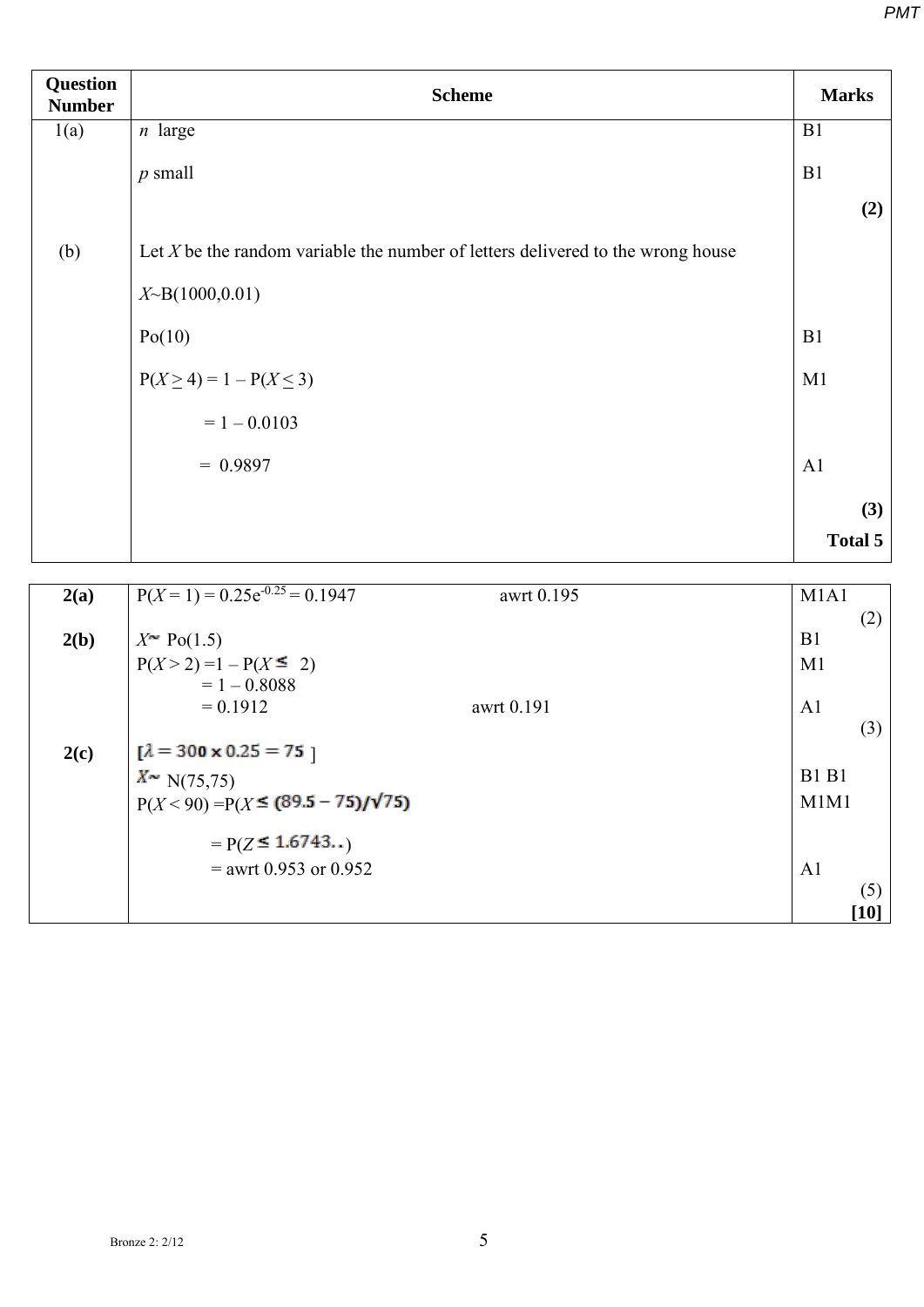| <b>Question</b><br><b>Number</b> | <b>Scheme</b>                                                              | <b>Marks</b>    |
|----------------------------------|----------------------------------------------------------------------------|-----------------|
| $3(a)$ (i)                       | $P(X \le 5) = 0.8424$<br>awrt $0.842$                                      | B1              |
| (ii)                             | $P(X \ge 7) = 1 - P(X \le 6)$                                              | M1              |
|                                  | $= 1 - 0.9857$                                                             |                 |
|                                  | $= 0.0143$<br>awrt 0.0143                                                  | A <sub>1</sub>  |
|                                  |                                                                            | (3)             |
| (b)                              | $P(X=0) = (1-p)^{12}$                                                      |                 |
|                                  | $(1-p)^{12} = 0.05$                                                        | M1              |
|                                  | $(1-p) = \sqrt[12]{0.05}$                                                  | M1              |
|                                  | $p = 0.221$<br>awrt 0.221                                                  | A <sub>1</sub>  |
|                                  |                                                                            | (3)             |
| (c)                              | Variance = $12p(1-p)$                                                      |                 |
|                                  | $12p(1-p) = 1.92$                                                          | M1              |
|                                  | $12p - 12p^2 = 1.92$                                                       |                 |
|                                  | $12p^2 - 12p + 1.92 = 0$<br>$p^2-p+0.16=0$<br><b>or</b><br>$25p^2-25p+4=0$ |                 |
|                                  | $p = \frac{12 \pm \sqrt{12^2 - 4 \times 12 \times 1.92}}{24}$              |                 |
|                                  | $(5p-1)(5p-4)=0$                                                           | M1              |
|                                  | $p = 0.2$ or 0.8                                                           | A1, A1          |
|                                  |                                                                            | (4)             |
|                                  |                                                                            | <b>Total 10</b> |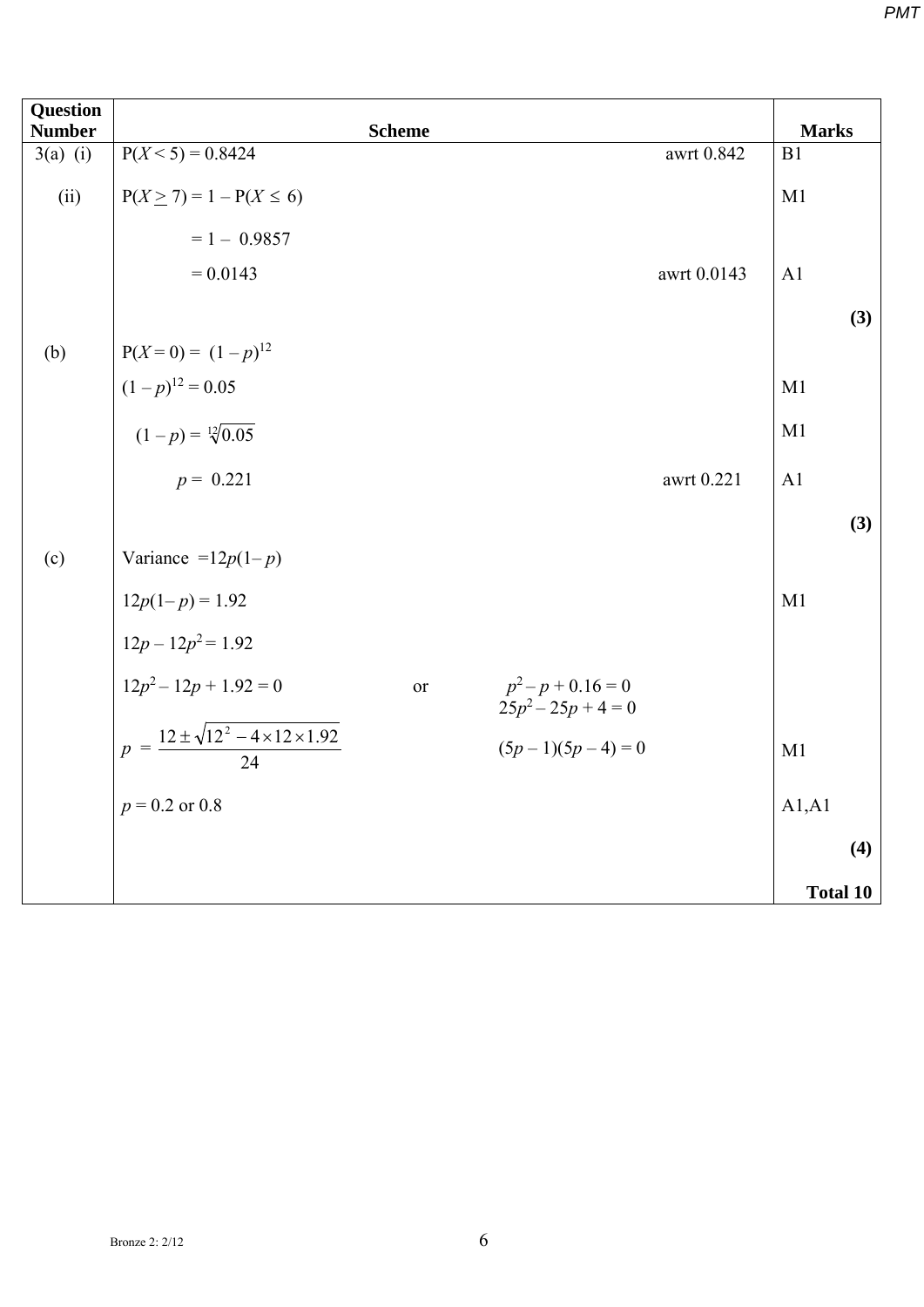| <b>Question</b><br><b>Number</b> | <b>Scheme</b>                                                                             | <b>Marks</b>                  |
|----------------------------------|-------------------------------------------------------------------------------------------|-------------------------------|
| 4(a)                             | Let $X$ be the random variable the number of houses sold.                                 |                               |
|                                  | $X \sim Po(8)$                                                                            | B1                            |
| (i)                              | or $\frac{e^{-8}8^3}{3!}$<br>$P(X \le 3) - P(X \le 2) = 0.0424 - 0.0138$                  | M1                            |
|                                  | $= 0.0286$<br>awrt 0.0286                                                                 | A <sub>1</sub>                |
| (ii)                             | $P(X > 5) = 1 - P(X \le 5)$<br>$= 1 - 0.1912$                                             | M1                            |
|                                  | $= 0.8088$<br>awrt 0.809                                                                  | A <sub>1</sub><br>(5)         |
| (b)                              | Let Y be the random variable = the number of periods where more than 5 houses are<br>sold |                               |
|                                  | $Y \sim B(12,0.8088)$                                                                     | M <sub>1</sub>                |
|                                  | $P(Y = 9) = (0.8088)^{9}(1 - 0.8088)^{3} \frac{12!}{9!3!}$                                | M1                            |
|                                  | $= 0.228$<br>awrt 0.228                                                                   | A1<br>(3)                     |
| (c)                              | N(20,20)                                                                                  | M <sub>1</sub> A <sub>1</sub> |
|                                  | $P(X > 25) = 1 - P\left(Z \le \frac{25.5 - 20}{\sqrt{20}}\right)$                         | M1, M1,<br>A <sub>1</sub>     |
|                                  | $= 1 - P(Z \le 1.23)$<br>$= 1 - 0.8907$                                                   |                               |
|                                  | $= 0.1093 / 0.1094$<br>awrt 0.109                                                         | A <sub>1</sub>                |
|                                  |                                                                                           | (6)<br><b>Total 14</b>        |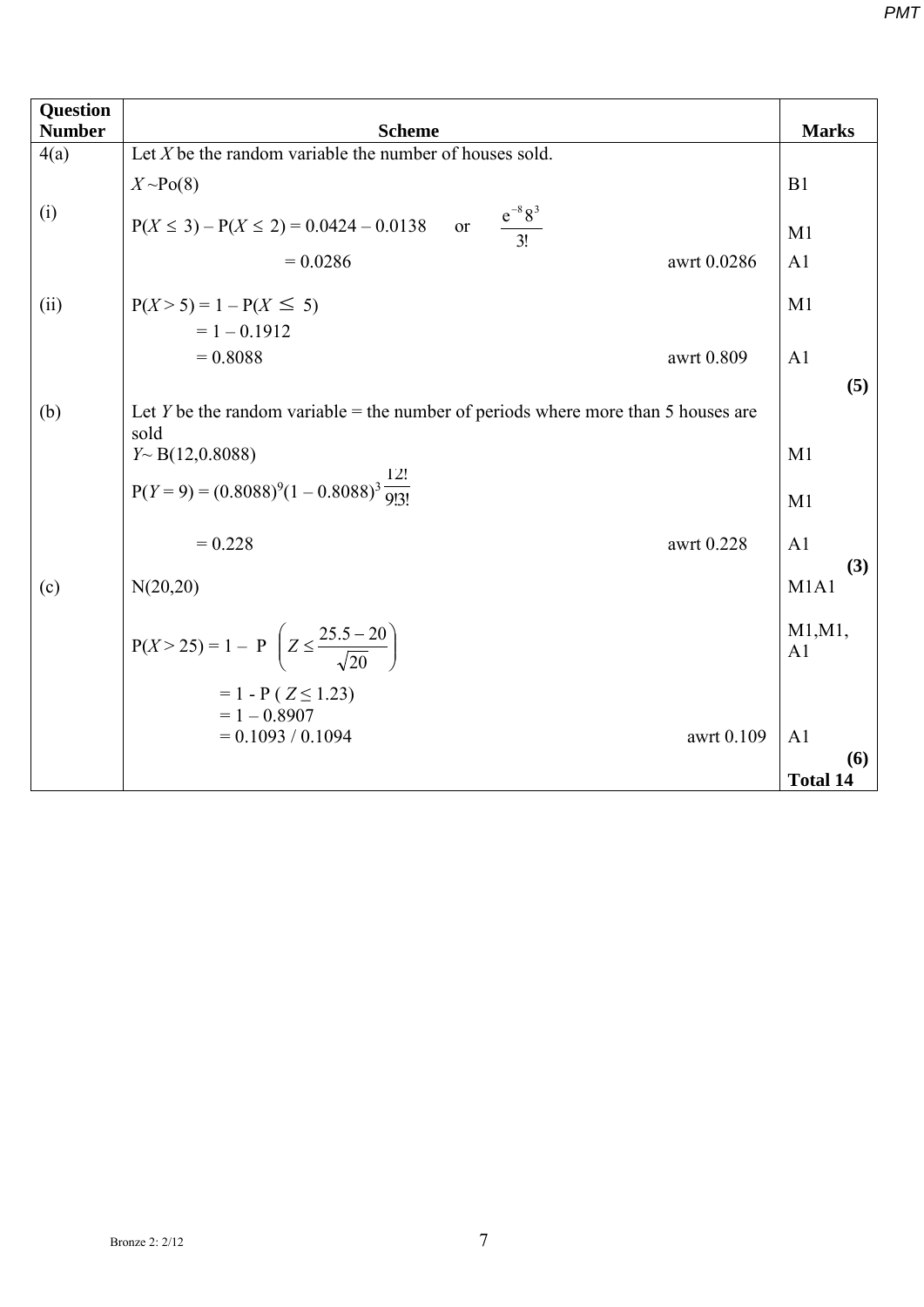| Question      |                                                                       |                                                                                                  |                       |  |  |  |  |
|---------------|-----------------------------------------------------------------------|--------------------------------------------------------------------------------------------------|-----------------------|--|--|--|--|
| <b>Number</b> | <b>Scheme</b>                                                         | <b>Marks</b>                                                                                     |                       |  |  |  |  |
| 5.<br>(a)     | $X$ = the number of errors in 2000 words<br>SO                        | $X \sim Po(6)$                                                                                   | B <sub>1</sub>        |  |  |  |  |
|               | $P(X \ge 4) = 1 - P(X \le 3)$<br>= 1 - 0.1512 = 0.8488                |                                                                                                  | M1                    |  |  |  |  |
|               |                                                                       | awrt                                                                                             | A <sub>1</sub><br>(3) |  |  |  |  |
| (b)           | 0.849                                                                 |                                                                                                  |                       |  |  |  |  |
|               |                                                                       |                                                                                                  | M1                    |  |  |  |  |
|               |                                                                       | Y = the number of errors in 8000 words. $Y \sim Po(24)$ so use a Normal approx<br>A <sub>1</sub> |                       |  |  |  |  |
|               | $Y \approx \mathcal{N}(24, \sqrt{24}^2)$                              |                                                                                                  |                       |  |  |  |  |
|               |                                                                       | $M1$ $M1$                                                                                        |                       |  |  |  |  |
|               | Require $P(Y \le 20) = P\left(Z < \frac{20.5 - 24}{\sqrt{24}}\right)$ |                                                                                                  | A <sub>1</sub>        |  |  |  |  |
|               | $= P(Z < -0.714)$                                                     |                                                                                                  | M1                    |  |  |  |  |
|               | $= 1 - 0.7611$                                                        |                                                                                                  | A <sub>1</sub><br>(7) |  |  |  |  |
|               | $= 0.2389$                                                            | awrt $(0.237 - 0.239)$                                                                           | $(10 \text{ marks})$  |  |  |  |  |
|               |                                                                       |                                                                                                  |                       |  |  |  |  |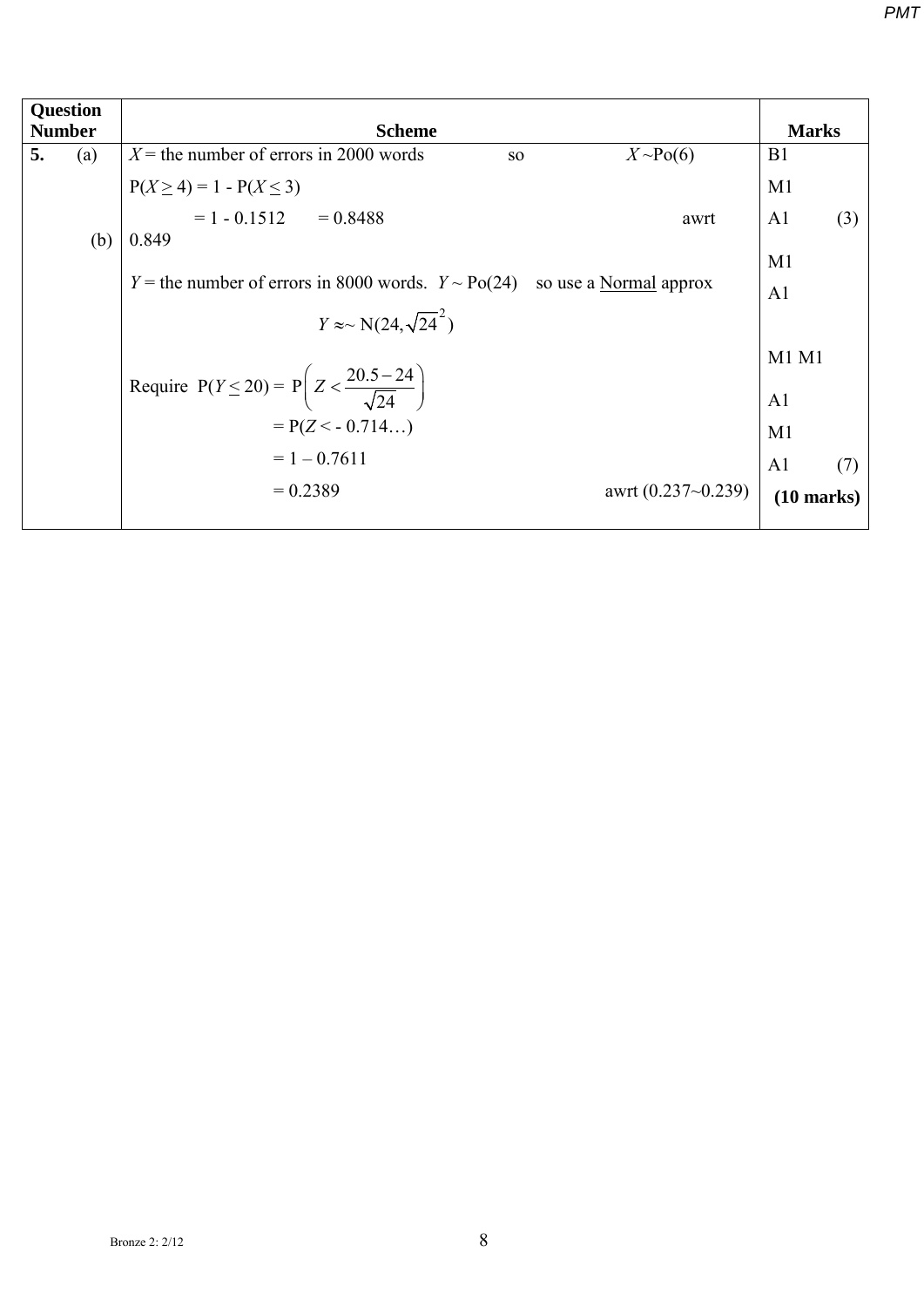| <b>Question</b><br><b>Number</b> |                                                                                                                | <b>Scheme</b>                                        |                                 | <b>Marks</b>   |  |
|----------------------------------|----------------------------------------------------------------------------------------------------------------|------------------------------------------------------|---------------------------------|----------------|--|
| (a)<br>6.                        | Calls occur singly                                                                                             |                                                      | any two of the 3                | B1             |  |
|                                  | Calls occur at a constant rate                                                                                 |                                                      | only need calls                 |                |  |
|                                  | Calls occur independently or randomly.                                                                         |                                                      | once                            | B1(2)          |  |
| $(b)$ $(i)$                      | $X \sim Po(4.5)$                                                                                               |                                                      | used or seen in $(i)$ or $(ii)$ | M1             |  |
|                                  | $P(X=5) = P(X \le 5) - P(X \le 4)$<br>$= 0.7029 - 0.5321$<br>$= 0.1708$                                        |                                                      |                                 | M1<br>A $1(3)$ |  |
|                                  |                                                                                                                |                                                      |                                 | M1             |  |
| (ii)                             | $P(X > 8) = 1 - P(X \le 8)$<br>$= 1 - 0.9597$<br>$= 0.0403$                                                    |                                                      |                                 | A $1(2)$       |  |
|                                  |                                                                                                                |                                                      |                                 |                |  |
| (c)                              | $H_o: \lambda = 9 (\lambda = 18)$                                                                              |                                                      | may use $\lambda$ or            | B1             |  |
|                                  | $\mu$ .                                                                                                        |                                                      |                                 |                |  |
|                                  | $H_1$ : $\lambda > 9$ ( $\lambda > 18$ )                                                                       |                                                      |                                 | B1             |  |
|                                  |                                                                                                                |                                                      | M1                              |                |  |
|                                  | $X \sim Po(9)$                                                                                                 |                                                      | may be implied                  |                |  |
|                                  |                                                                                                                |                                                      |                                 | A1             |  |
|                                  | $P(X \ge 14) = 1 - P(X \le 13)$                                                                                | $[P(X \ge 14) = 1 - 0.9261 = 0.0739]$                | att $P(X \ge 14)$ $P(X \ge 15)$ |                |  |
|                                  | $= 1 - 0.9261$<br>$= 0.0739$                                                                                   | $P(X \ge 15) = 1 - 0.9585 = 0.0415$<br>$CR X \ge 15$ | awrt 0.0739                     |                |  |
|                                  |                                                                                                                |                                                      |                                 |                |  |
|                                  | 0.0739 > 0.05                                                                                                  | $14 \le 15$                                          |                                 | M1             |  |
|                                  |                                                                                                                |                                                      |                                 | A $1(6)$       |  |
|                                  | Accept $H_0$ . or it is not significant or a correct statement in context from their values                    |                                                      |                                 |                |  |
|                                  | There is insufficient evidence to say that the number of calls per hour handled by<br>the agent has increased. |                                                      |                                 |                |  |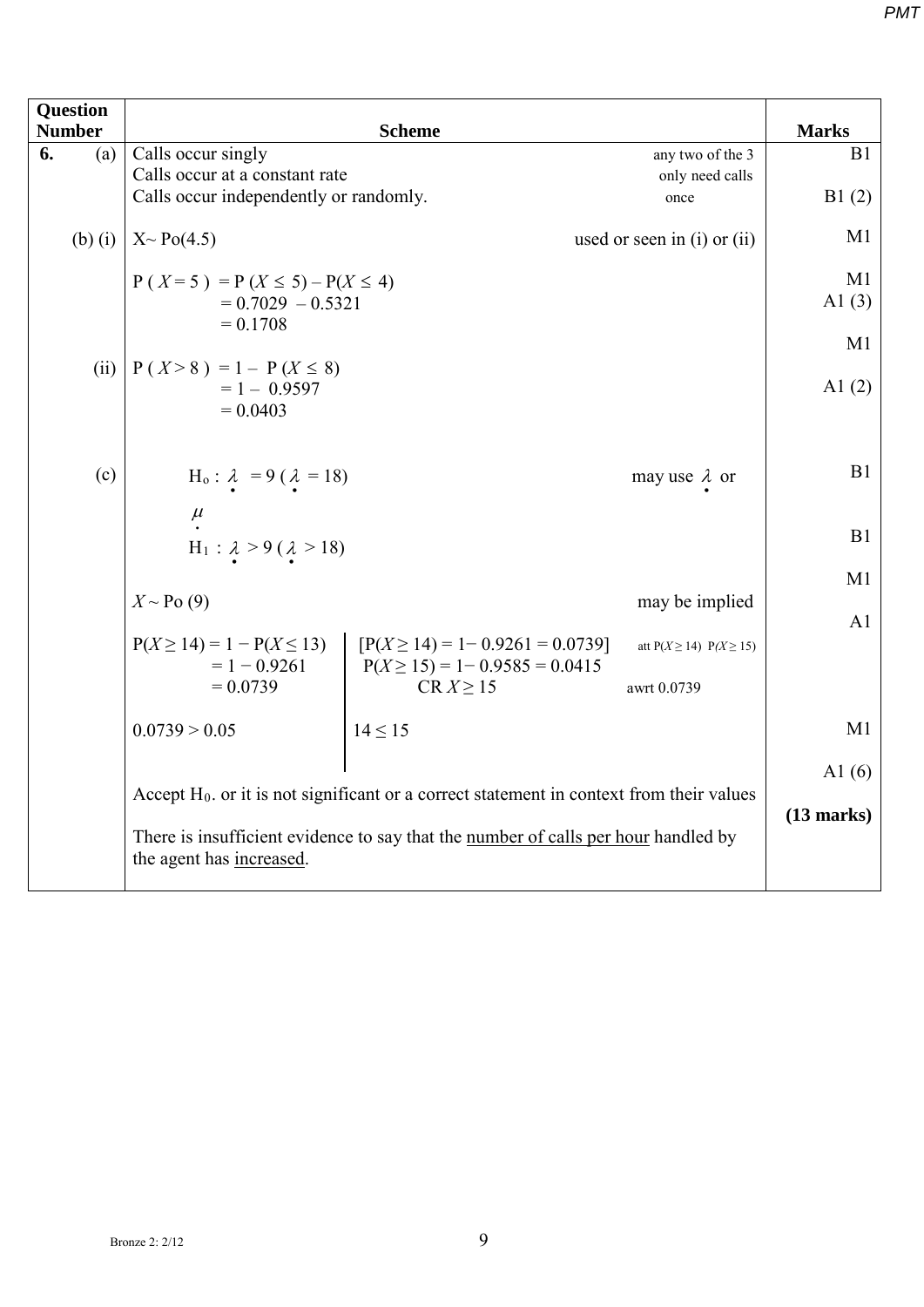| <b>Question</b><br><b>Number</b> | <b>Scheme</b>                                                                             | <b>Marks</b>                     |
|----------------------------------|-------------------------------------------------------------------------------------------|----------------------------------|
| 7.                               |                                                                                           |                                  |
|                                  | (a) $\int_0^3 k(81x-x^3)dx = 1$                                                           | $\mathbf{M1}$                    |
|                                  | $k\left[\frac{81}{2}x^2-\frac{1}{4}x^4\right]_0^9=1$                                      | $M1$                             |
|                                  | $k\left(\frac{6561}{2} - \frac{6561}{4}\right) = 1$                                       | A1 cso                           |
|                                  | $k = \frac{4}{6561} =$ **ag**                                                             | (3)                              |
| (b)                              | $E(X) = \int_{0}^{9} k x^{2} (81 - x^{2}) dx$                                             |                                  |
|                                  | $= k \left[ \frac{81}{2} x^3 - \frac{x^5}{5} \right]$                                     | <b>M1 A1</b>                     |
|                                  | $= k(19683 - 11809.8)$<br>$= 4.8$                                                         | dM1<br>A1 cao<br>(4)             |
| (c)                              | $P(X > 5)$ = $\int_{c}^{9} k(81x - x^{3})$                                                | $\mathbf{M1}$                    |
|                                  | $=k\left[\frac{81}{2}x^2-\frac{1}{4}x^4\right]^9$                                         |                                  |
|                                  | $= k \left( \frac{6561}{4} - 856.25 \right) =$ awrt 0.478 or $\frac{3136}{6561}$          | M1d                              |
|                                  |                                                                                           | ${\bf A1}$<br>(3)                |
| (d)                              | P(At least 2 queue for more than 5 mins) = $3(1 - 0.478)(0.478)^2 + 0.478^3$<br>$= 0.467$ | $[13]$<br>M1 A1 ft<br>${\bf A1}$ |
|                                  |                                                                                           | (3)<br>$[13]$                    |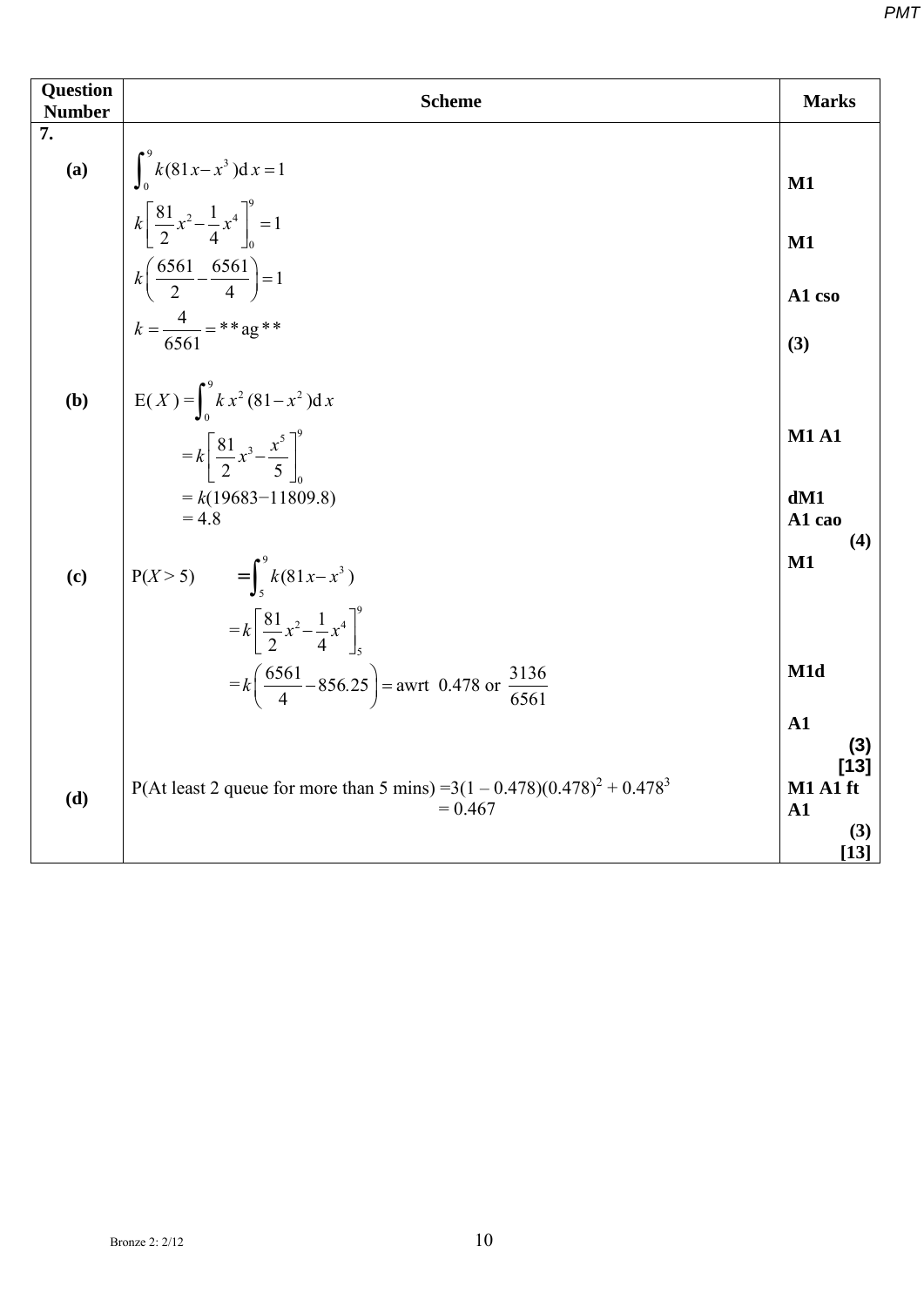#### **Examiner reports**

## **Question 1**

This question was accessible to the majority of candidates, with many gaining full marks. Responses to part (a) reflected some misunderstanding in interpreting the question. This was shown by candidates who gave a list of 'conditions for a Poisson distribution to be used' rather than how the Poisson could be used 'as an approximation to the binomial distribution'. Common errors seen in part (a) included  $n > 30$ ,  $p < 0.5$  and p is low. Part (b) was generally well answered and a high proportion of candidates correctly used Po (10) as the approximation to B(1000, 0.01). Common errors usually involved interpretation of inequalities e.g. using  $P(X \ge 4) = 1 - P(X \le 4)$  or  $1 - P(X \le 5)$ , or finding  $P(X \le 3)$ .

# **Question 2**

This was a relatively straightforward question, for which many candidates were awarded full marks.

In part (a), nearly all candidates correctly identified the Poisson distribution, and were generally able to accurately use its probability function However, although a small minority were able to write down a correct expression for  $P(X = 1)$ , they were unable to accurately evaluate it on their calculators.

The responses to part (b) were usually correct, with the main errors being writing  $P(X > 2)$  as  $1 - P(X \le 1)$  instead of  $1 - P(X \le 2)$  and reading the tables incorrectly.

The normal approximation to a Poisson distribution was familiar to virtually all candidates in part (c). The main errors were:

(i) standardising with 90.5 or 90 instead of 89.5, causing a loss of 3 marks;

### **Question 3**

Part (a)(i) again tested candidates' ability to handle inequalities which they often found challenging. This was shown by incorrect answers such as  $P(X \le 5) = 0.9456$  or those finding  $1 - P(X \le 5)$ . Part (b) challenged a significant number of candidates although the majority who attempted this question were able to state  $(1-p)^{12} = 0.05$ . The final solution to this part, however, often proved beyond the ability of many candidates. Successful candidates were adept at finding roots using calculators or using logs to get the solution whereas those less successful made several attempts before admitting defeat.

Common errors seen involved using a mix of common and natural logs or having written correctly  $log(1 - p) = \frac{log 0.05}{12}$  then not being able to write an expression for '1 – *p* = …...'. A high proportion of candidates answered part (c) confidently and successfully, with the majority of candidates gaining at least one mark for writing Variance =  $12p(1 - p)$  or for 12*pq* = 1.92 and attempting to solve their quadratic. Errors were quite often due to writing/using the quadratic formula incorrectly due to errors in basic arithmetical calculations.

<sup>(</sup>ii) using an incorrect value of 56.25 for the variance.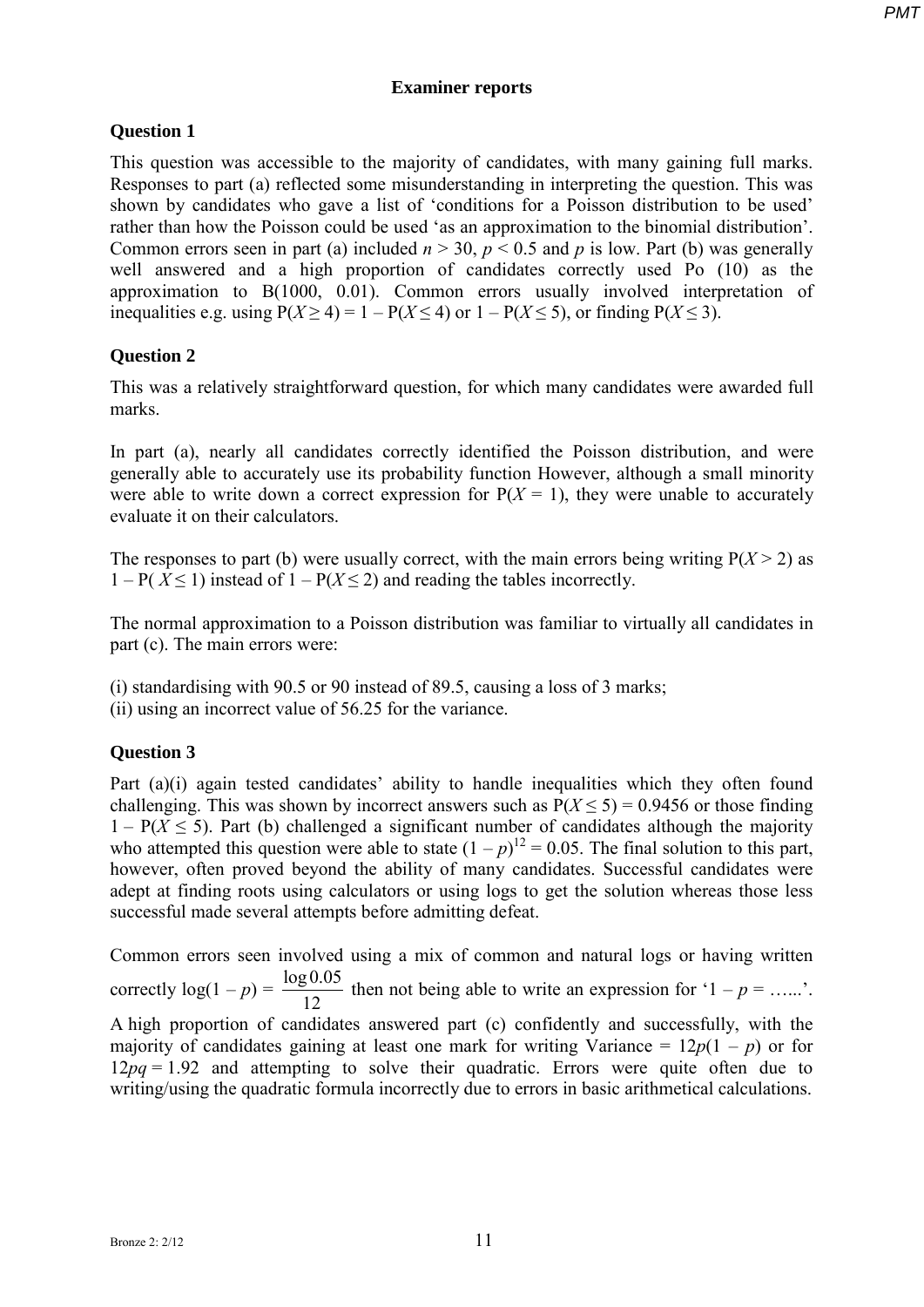## **Question 4**

A high proportion of the candidates attempted all parts of this question successfully. Those less successful in part (a) either used Po(2) instead of Po(8), or used Po(8) but found the answer, using Poisson tables, to  $P(X \le 3)$  instead of  $P(X = 3)$ . A common error seen in part (a)(ii) was to write and use  $P(X > 5) = 1 - P(X \le 4)$ .

In part (b) many candidates were able to find  $P(Y = 9)$  using their answer to (a)(ii) but, for a small minority, incorrect calculations included calculating  $(0.8088)^9$  or using Po( $\lambda$ ) with  $\lambda = 8$ , 9 or 24. Overall, many exemplary answers were evident for the solution to part (c) reflecting sound preparation on this topic. Marks were lost occasionally for using an incorrect, or no, continuity correction or for finding an incorrect area.

# **Question 5**

Part (a) was answered well with the majority of candidates gaining full marks.

Part (b) was also a good source of marks for a large majority of the candidates. Common errors included using 23.9…for variance and 19.5 instead of 20.5. A sizeable minority of candidates used 21.5 after applying the continuity correction. A few candidates had correct working up to the very end when they failed to find the correct probability by not subtracting the tables' probability from 1.

### **Question 6**

Part(a) was done well generally although a reference to 'calls' was not made by a few candidates. Weak candidates talked about the Poisson needing large numbers and others seemed to not understand what was required at all; writing 'quick and easy'. Part (b) was done correctly by the majority of candidates. A few did not use Po(4.5) in (i) and a number used  $P(X > 8) = 1 - P(X \le 7)$  in (ii). In part (c) weaker candidates did not use  $\lambda$  for their hypotheses nor did they use Po(9). Some hypotheses had  $\lambda = 3.5$  and  $\lambda \ge 3.5$ . Two tail tests were often suggested. Most candidates got to 0.0739 and only a few candidates used the critical value route. Only the able candidates got the interpretation of the significance test correct. Weak candidates generally only considered whether it was significant or not, with mixed success. They rarely managed to interpret correctly in context.

### **Question 7**

Many competent and exemplary responses were seen here showing that candidates were well prepared for this type of question and a high percentage gained full marks on parts (a) to (c). In part (a) the majority of candidates realised that they had to find F(*X*) with only a small minority neglecting to put the integral  $= 1$ .

Common errors in part (b) included writing  $E(X) = \int_0^9 x f(x) dx$  and then finding  $\int_0^9 f(x) dx$  or when multiplying  $xf(x)$  making the very basic error of omitting to multiply the second term by *x*. In part (c) the most common error when using  $\int_{0}^{9} k(81x - x^3) dx$ 5  $\int_{5}^{3} k(81x - x^3) dx$  was to use a lower limit of 6 rather than 5. A small minority of candidates who used  $P(X > 5) = 1 - P(X \le 5)$  found  $P(X \le 5)$  then forgot to find  $1 - P(X \le 5)$ .

Part (d) was perhaps the most challenging part of a question in the paper. There were many exemplary responses but also a high proportion of incorrect attempts at using the binomial. The most common error was to swap the  $p$  and  $1 - p$  over. Candidates who used a 'common sense' approach and listed the possibilities were generally successful.